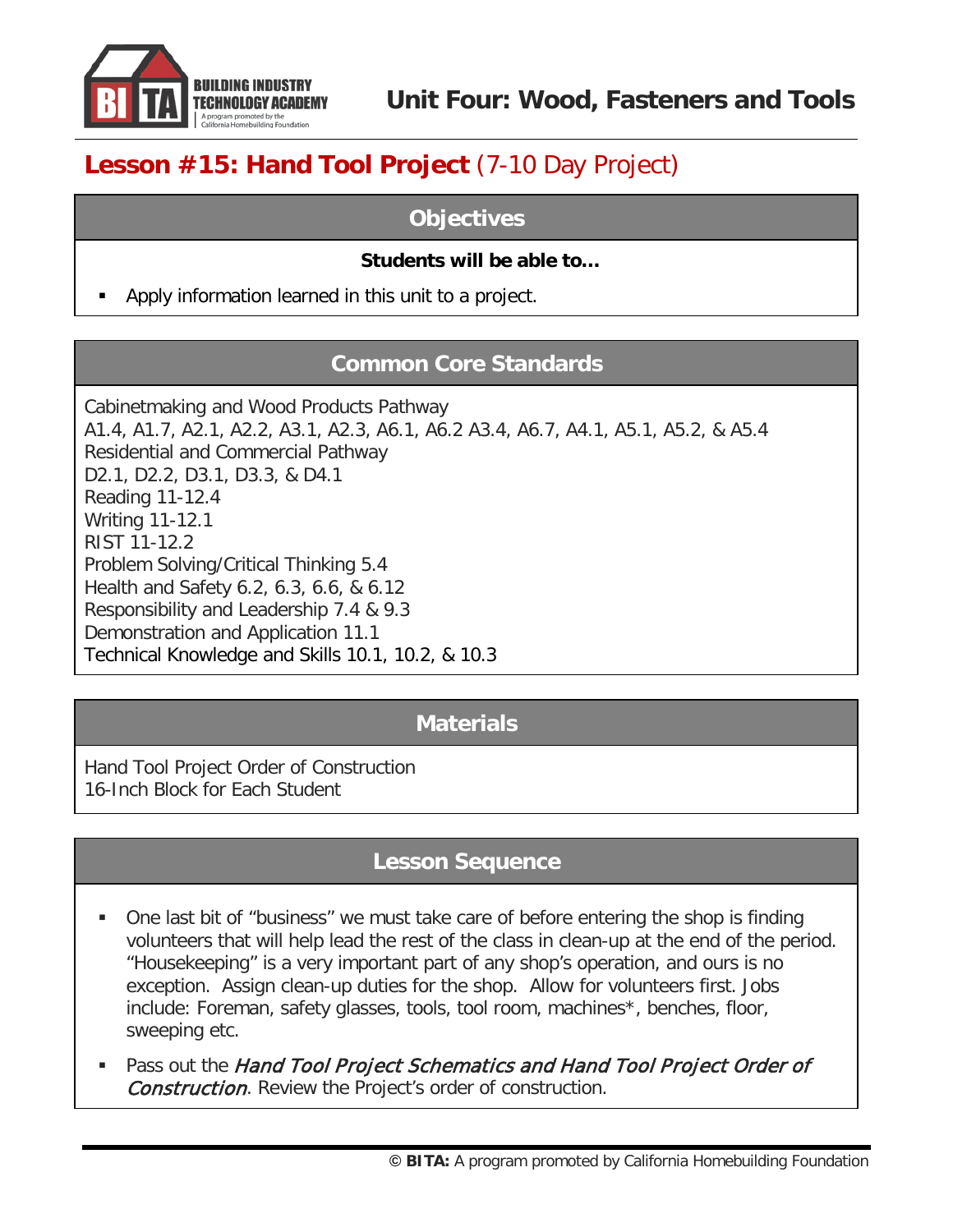- Take students into the shop and demonstrate the assigned operations from the print/hand-out each day. Be sure to reiterate expectations for shop behavior, tool use and safety. The Project Schematics must come each day to the shop.
- Distribute 16-inch blocks to students. As you hand the blocks out, write the student's name and period number on the back with a large permanent marker. As soon as students receive their blocks have them get to work.

\*Students can dust-off the machinery. This gets them into the habit of cleaning the machinery at the end of every period even though none of the machines are used for this project.

#### **Assessment**

Be sure to roam around shop and check in with students along the way. Check for student understanding by questioning and observing what they are doing every day in the shop.

Use project criteria to grade assignment.

# **Accommodations/Modifications**

Check Student Understanding One on One Support Pair Students Up If Needed Extra Time to Complete Project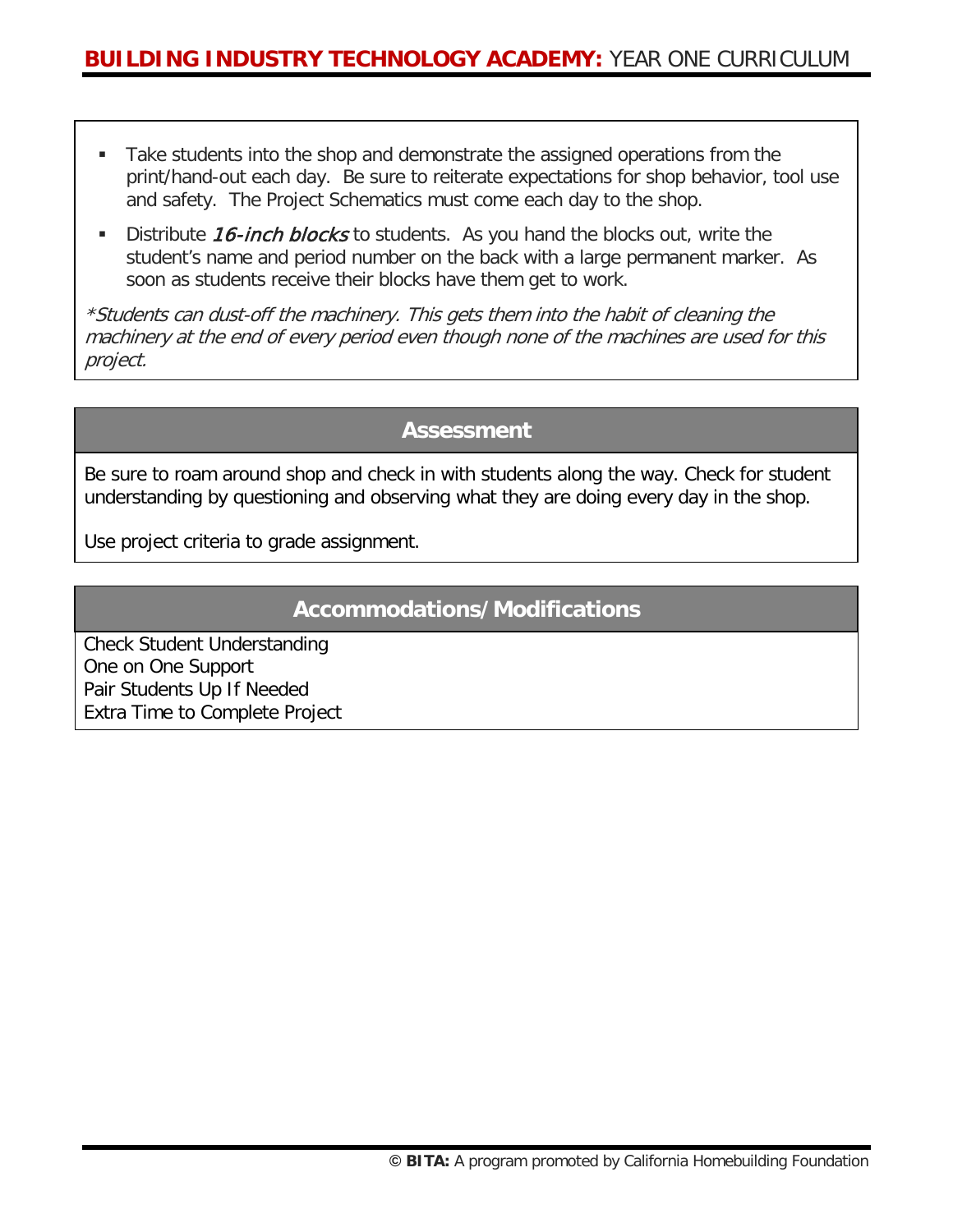# **Hand Tool Project-Order of Construction**

Directions: Read and understand each step completely BEFORE attempting it. Write the corresponding number from the project drawing in the spaces provided. At the close of each class, ask the instructor to check your work and initial and score the operations you have completed that day.

- \_\_\_\_\_ 1. Using the Measuring and hand Saw skills that you have already learned in this class, choose a 2 x 4 piece of Douglas Fir, measure, mark and cut it (just to the right of the line) to give you a piece that is 16 inches long.
- 2. Orient your 2 x 4 board by deciding which face will be the back, top and which edge will be the bottom, and which end will be the right and which end will be the left. The board must be oriented correctly every time you measure and make a mark. Use the provided marker (approximately ¾" tall letters near the center of the board) to mark a "T" on the top, "B" on the bottom, "L" on the left side and an "R" on the right side.
	- 3. Write your name and class number *legibly* on the back of your block in large letters with the marker your teacher will provide.
	- \_\_\_\_\_ 4. On the front face of your 2x4, use a **tape measure** to measure 15¼ inches over from the left front edge and make a carot (∆) mark. Place the tip of your carpenter's pencil on the tip of the carot mark and carefully slide the **speed square** over until it comes to rest against the pencil and draw a vertical line across the face of the block. Place the block into the vise and clamp it tight enough so that it won't bounce around while you cut. Using a **crosscut saw**, make a cut just to the right of the line, being careful to leave the line visible.
- 5. Use a speed-square to mark a line at a  $45^\circ$  angle across the face of your block. Place the pivot-point of the speed square at the bottom left corner of your block. Pivot to 45° and make your mark.
- \_\_\_\_\_ 6. Set a sliding **T-bevel** for a 67.5o angle. Mark your 2x4 using the same point as the 45o line you just drew. With a cross-cut saw, cut along the 67.5° mark. Cut just to the left of the line, being careful to leave the line approximately 1/32".
- \_\_\_\_\_7. Lay out a parallel line 3 3/8 inches up from the bottom edge across the entire length of your block using a **marking gauge**. With a hand plane, remove the top edge of the block down to the line. Make sure to plane to the line; do not plane the line off.
	- 8. On the front face of your stock, measure over  $3\frac{1}{2}$  inches from the right end, and 1 3/8 inches up from the bottom edge. Where the two lines intersect, bore a 7/8-inch hole using a **brace** and **drill bit**.
		- 9. Measure over 7 inches from the right end, and up 1¼ inches from the bottom. Drill a 5/16inch hole with a **hand drill** at this point.